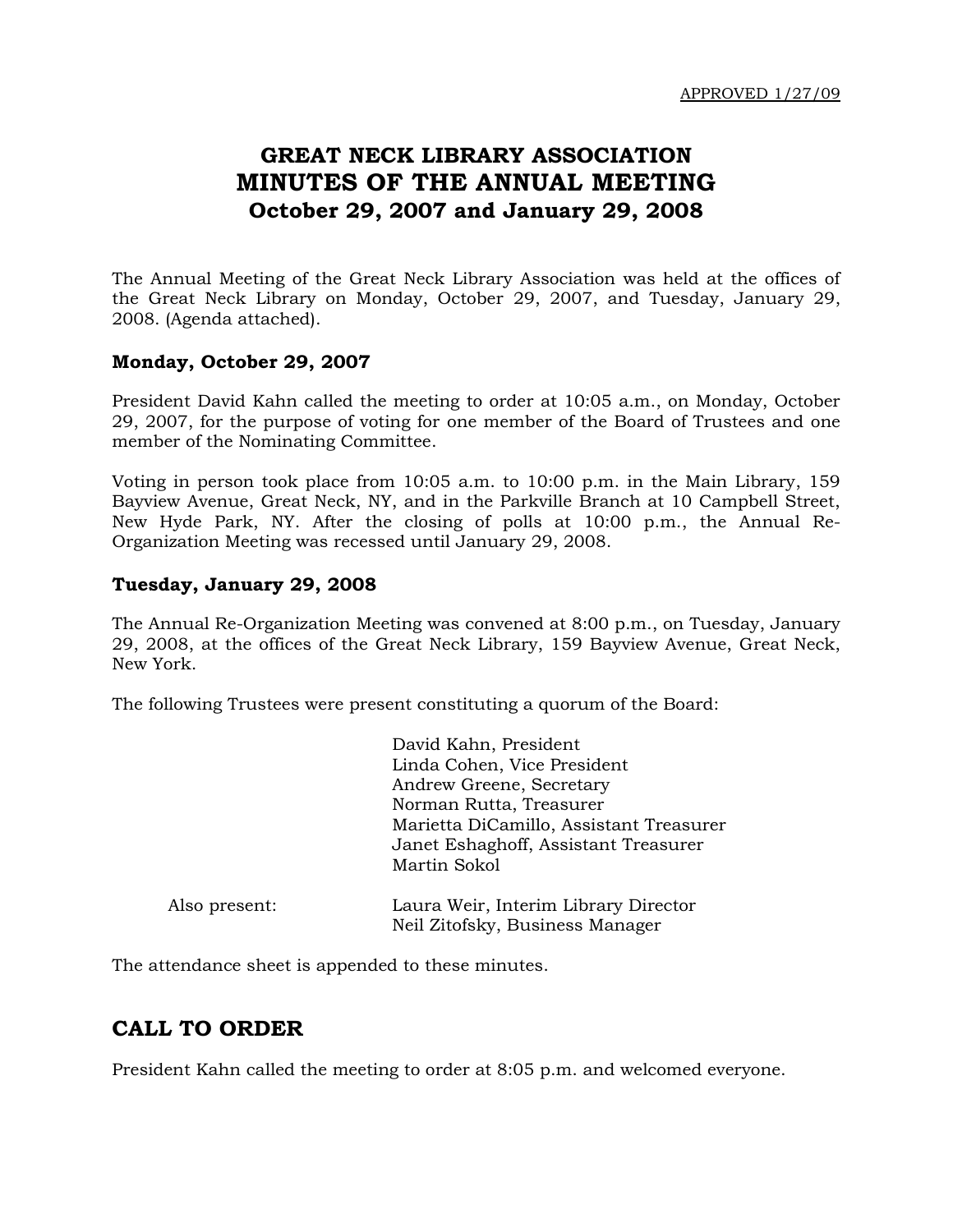## **MINUTES**

Upon motion by Linda Cohen, seconded by Marietta DiCamillo, and after discussion, it was,

 $\overline{a}$  , and the state of the state of the state of the state of the state of the state of the state of the state of the state of the state of the state of the state of the state of the state of the state of the state o

**RESOLVED**, that the Board of Trustees of the Great Neck Library approve the Minutes of the October 30, 2006, Annual Meeting and January 30, 2007, Annual Re-Organization Meeting, as presented.

**VOTE:** Yes 7 (Cohen, DiCamillo, Eshaghoff, Greene, Kahn, Rutta, Sokol) MOTION CARRIED UNANIMOUSLY

## **ELECTION RESULTS**

Secretary Greene reported on the results of the October 29, 2007 election as follows:

| Board of Trustees                                          | Nominating Committee       |
|------------------------------------------------------------|----------------------------|
| Allegra Goldberg – 162 votes<br>Anna M. Kaplan – 978 votes | Hadassa Legatt – 363 votes |

Anna Kaplan was welcomed to the Board of Trustees and Hadassa Legatt to the Nominating Committee. Allegra Goldberg was thanked for her willingness to be involved in the Library.

Bylaw Amendments

*Proposition to change from voting by proxies to voting by absentee ballots:* Yes 177; No 740

*Proposition for the Business Manager to be hired by the Board of Trustees instead of the Director:*  Yes 158; No 748

A two-thirds affirmative vote of the members voting, in person or by proxy is required for an amendment to the Bylaws. So both propositions fell short of the two-thirds affirmative vote and they failed. The proxy system is still in place, and the Director will hire the Business Manager.

### **REPORTS**

The annual report, containing the text of the Treasurer and Director's reports, is appended.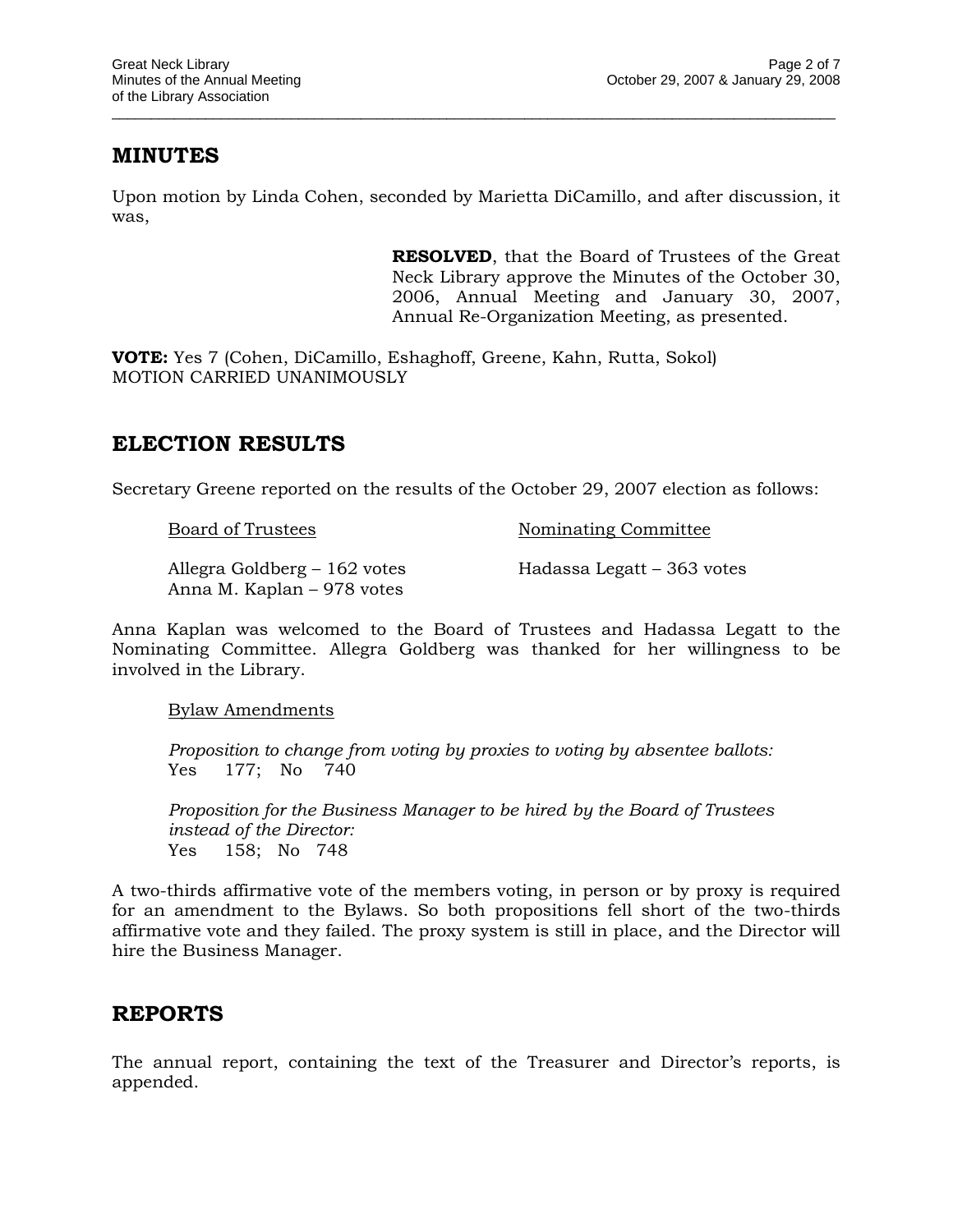President Kahn personally thanked Treasurer Rutta and Assistant Treasurer DiCamillo for their excellent work in going over the bills and keeping expenses down without a tax increase last year. Although there were differences regarding the future of the Library, he enjoyed working with them.

 $\overline{a}$  , and the state of the state of the state of the state of the state of the state of the state of the state of the state of the state of the state of the state of the state of the state of the state of the state o

### **PRESENTATION**

On behalf of the Board of Trustees and the Great Neck community, President Kahn thanked Varda Solomon, Dr. Robert Mendelson and Pat Meyersfield for their work on the Nominating Committee and he presented them with certificates of appreciation.

Trustee Kahn, retiring after six years on the Board, the last two as President, was also presented with a certificate of appreciation and a gift by Vice President Cohen. She thanked him on behalf of the Board and the community for his humor, intelligence, integrity and his mastery of the English language.

Trustee Kahn replied that it was an honor to be president and he was very glad to pay back to the community for the help the library had given to him. He went on to relate how he read a book at the Station Branch Library then located on Grace Avenue that got him started in his career of writing books. So, he owes a lot to this library and if he were able to give anything back he was very grateful to do it.

Trustee DiCamillo in her farewell speech to him was very sad to say goodbye. She appreciated his democratic and evenhanded approach. Although they did not always see eye to eye on every single item, he gave everyone the opportunity to plead their case. He is fair and considerate and he will be very missed. His humor and light heartedness cannot be replaced.

Ralene Adler stated that he was never one to flaunt his credentials or his world renowned accomplishments. He is a recognized author, expert on World War II, former Newsday Editor, and prolific writer and yet he volunteered his time for many years for the betterment of the Great Neck community. She thanked him for giving so much to the community through his generous service to the Library.

Barbara Zeller added that the best things in life are sometimes free. Volunteerism is a very worthy commodity. She thanked Trustee Kahn for all that he tried to pay back to the community.

Stanley Romaine commended him for the very nice job he did and he is hopeful that under the new administration the Library will finally get upgraded.

Following this, there was a brief intermission at 8:25 p.m. to allow the incoming Trustee to take her seat.

Respectfully submitted,

Andrew Greene, Secretary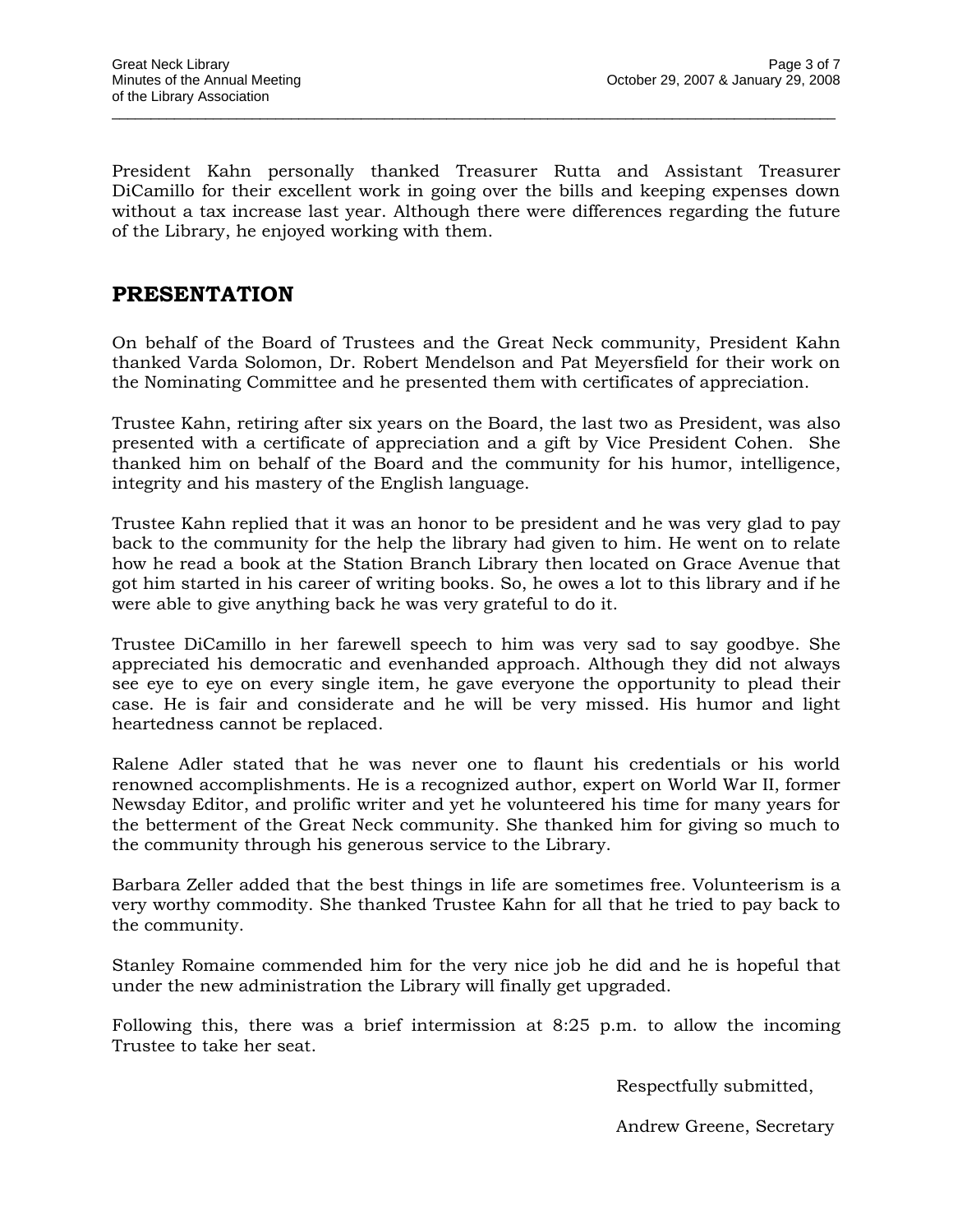## **NEW BUSINESS**

The Board reconvened at 8:37 p.m. at which time Vice President Cohen took the chair until the new president was elected. She welcomed Anna Kaplan to the Board, and called for the election of President.

 $\overline{a}$  , and the state of the state of the state of the state of the state of the state of the state of the state of the state of the state of the state of the state of the state of the state of the state of the state o

### **a) Election of Officers**

President - Andrew Greene nominated Martin Sokol, seconded by Linda Cohen. Norman Rutta nominated Andrew Greene, who declined. Vote: yes – 5 (Cohen, Eshaghoff, Greene, Kaplan, Sokol) No – 2 (DiCamillo, Rutta) *Martin Sokol was elected President.*

Newly-elected President Sokol thanked David Kahn for his past service in bringing Intelligence and dignity to the Great Neck Library. He also thanked the majority of the Trustees for their confidence in him and he certainly hoped to earn it. He continued with the nominations for the other offices.

- Vice President Linda Cohen nominated Andrew Greene, seconded by Janet Eshaghoff. No other nominations were received. *Andrew Greene was unanimously elected Vice President.*
- Treasurer Janet Eshaghoff nominated Marietta DiCamillo, seconded by Linda Cohen. There were no other nominations. *Marietta DiCamillo was unanimously elected Treasurer.*
- Asst. Treasurer Andrew Greene nominated Janet Eshaghoff, seconded by Linda Cohen. There were no other nominations. *Janet Eshaghoff was unanimously elected Assistant Treasurer*.
- Asst. Treasurer Marietta DiCamillo nominated Norman Rutta. There was no second. Andrew Greene nominated Anna Kaplan, seconded by Linda Cohen. *Anna Kaplan was unanimously elected Assistant Treasurer.*
- Secretary Marietta DiCamillo nominated Norman Rutta. There was no second. Anna Kaplan nominated Linda Cohen, seconded by Andrew Greene. *Linda Cohen was unanimously elected Secretary.*

President Sokol congratulated all the officers and looked forward to a productive year. He personally thanked former Treasurer Rutta and Assistant Treasurer DiCamillo. For the past two years, the Library was very fortunate to have a true professional as Treasurer of the Library. There was a lot of work involved and he personally thanked him and spoke for all the Trustees.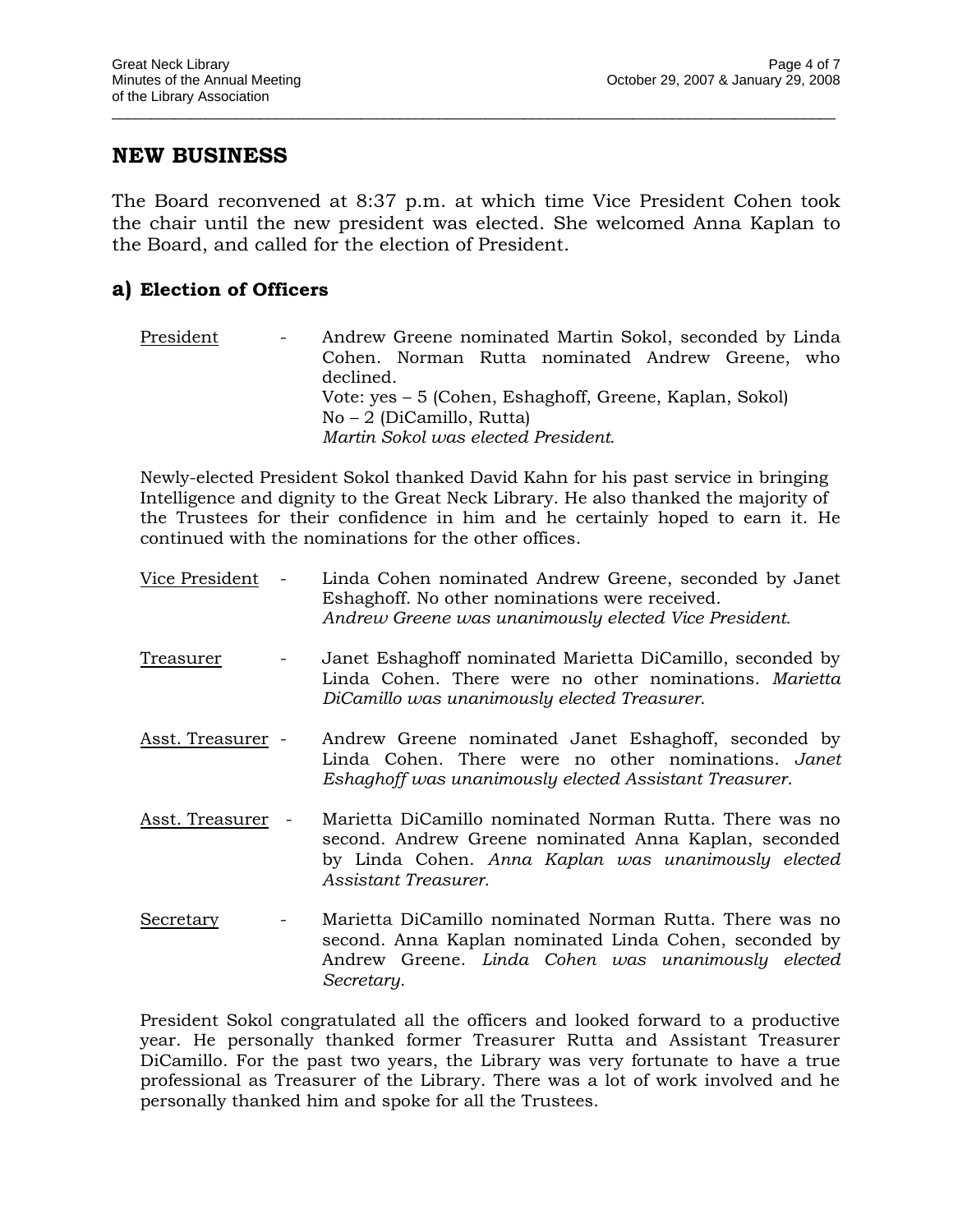Trustee DiCamillo thanked her fellow colleagues for electing her as Treasurer and she assured the public as well as the Board that she will personally review every check issued, and all financial procedures and controls will be in place.

 $\overline{a}$  , and the state of the state of the state of the state of the state of the state of the state of the state of the state of the state of the state of the state of the state of the state of the state of the state o

#### **b) 2008/2009 Meeting Dates**

Linda Cohen motioned and Marietta DiCamillo seconded for the Board of Trustees to accept the following calendar for its meetings for 2008/2009:

> Tuesday, February 26\* or February 19 – Board Meeting Tuesday, March 18 – Budget Workshop Tuesday, March 25 – Board Meeting**/**Budget Workshop Tuesday, April 15\* – Budget Hearing/Adoption Tuesday, April 29 – Board Meeting Tuesday, May 20 – Board Meeting – Parkville Branch Tuesday, June 24 – Board Meeting Tuesday, September 23 – Board Meeting Thursday, October 23 – Board Meeting Monday, October 27 – Annual Meeting/Voting – Main & Parkville Branch Tuesday, November 25 – Board Meeting – Parkville Branch Tuesday, December 23 – Board Meeting Tuesday, January 20, 2009 – Board Meeting Tuesday, January 27, 2009 – Annual Re-Organization Meeting

\*The February 26 meeting date was changed to Wednesday, February 27 and the April 15 to April 17.

Trustee Greene motioned for the acceptance of the amended calendar for 2008/2009 meeting dates. All were in favor of the amended resolution.

#### **c) Board Elected Members to the Nominating Committee**

There were two vacant Board-elected positions on the Nominating Committee for a one-year term ending January 2009.

Upon motion by Linda Cohen, seconded by Anna Kaplan, and after discussion, it was,

> **RESOLVED**, that the Board of Trustees of the Great Neck Library appoint [elect] Sandra Salat and Daniel Nachmanoff for a one-year term on the Nominating Committee commencing January 2008 and ending January 2009.

Regarding the appointment of Daniel Nachmanoff, Ralene Adler asked whether he would be serving in the capacity as a resident or agent of County Executive Suozzi as he is on the Nassau County Committee to consolidate. She was informed that Mr. Nachmanoff put forward his name in response to an announcement in the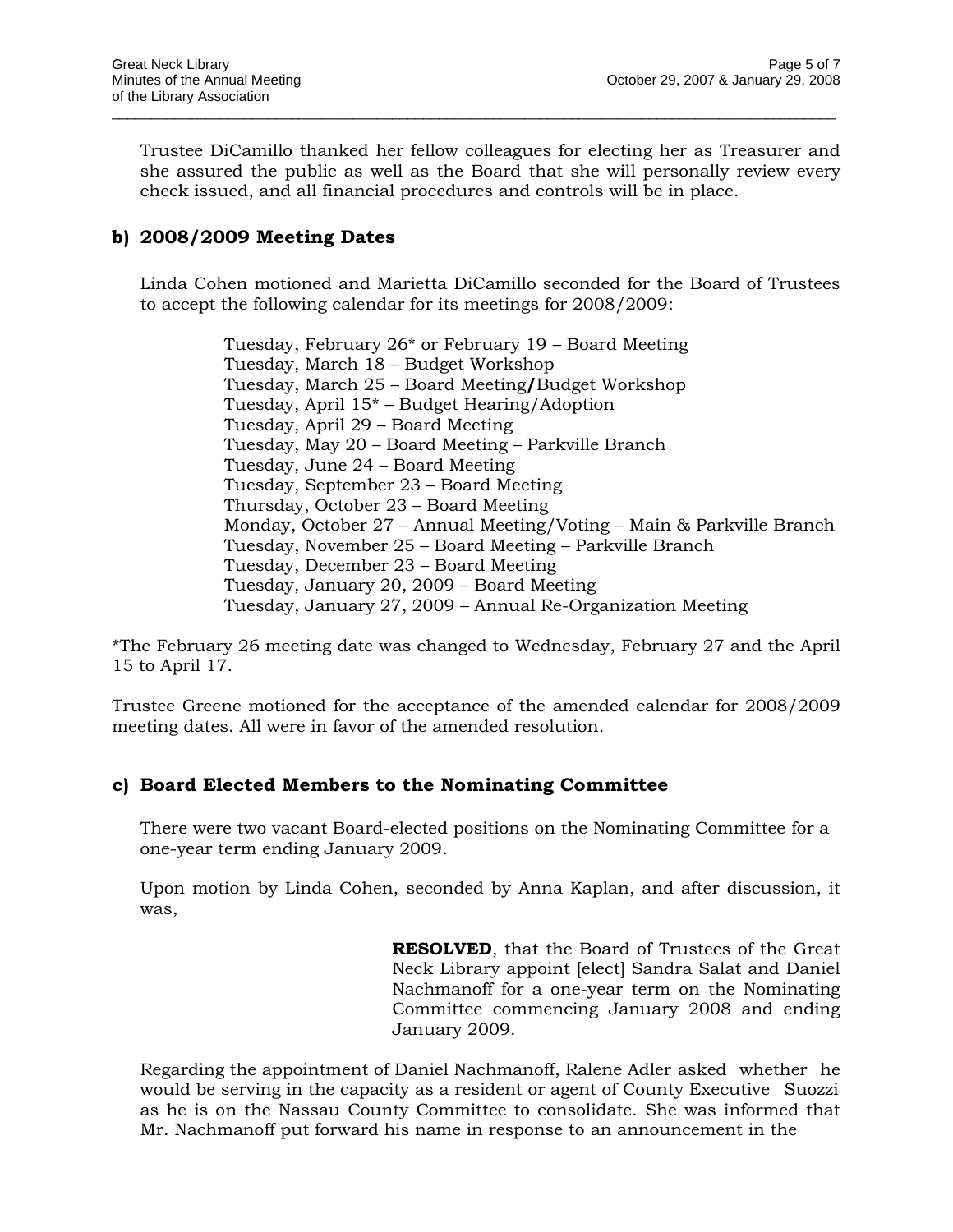Library's newsletter and local newspapers and he is serving as a resident. The Board was asked to find out from Mr. Nachmanoff himself, to which President Sokol replied that the Board would take it under advisement. As a point of clarification, Trustee DiCamillo brought out that the application came in on Nassau County letterhead and she had concerns with that.

 $\overline{a}$  , and the state of the state of the state of the state of the state of the state of the state of the state of the state of the state of the state of the state of the state of the state of the state of the state o

**VOTE:** Yes 7 (Cohen, DiCamillo, Eshaghoff, Greene, Kaplan, Rutta, Sokol) MOTION CARRIED UNANIMOUSLY

## **OPEN TIME**

Trustee DiCamillo informed the meeting that she attended a Great Neck School Board of Education meeting last evening and approval was granted for Lockheed Martin to sink wells on the Parkville School property where the Parkville Branch Library is located. Half of the parking lot will be the site for heavy equipment. Work will begin in 10 days and she would like for the Interim Director to contact Dr. Friedman, Superintendent, to find out how this will affect the staff and patrons of that branch and that the Great Neck School System provide Parkville with information flier to hand out to our patrons.

Marianna Wohlgemuth, a member of the public, also stated that she was at that meeting. It was reported that there was critical overcrowding at the South High School. She asked the Building Committee to reassess the location of the Main Library to meet the needs of an ever growing population of young people and find a location more south. President Sokol asked her to put that formally in a letter.

Karen Rubin in clarifying the demographics said the school is entertaining hiring a demographer who will asses trends. The fact that the population of North is smaller than South means that a higher population in the northern end of the school district goes to private and parochial schools. It is erroneous to assume there is a swelling of one side over another.

#### Updates

Jo Ann Farley requested update on the telephone/internet problem at Lakeville and Station Branches. The telephone company had promised the return of service by February 7. The Library's attorney had put a call to Broadview and he was awaiting a response from them. Trustee DiCamillo asked how long it would take if Broadview were to be replaced with another provider. The Business Manager replied that he could not get anyone to do it short term until the Library has met with the computer consultant. He and Janet Fine will be meeting with the computer consultant on Friday. He was asked to keep the Board informed.

The attorneys for the Library and H2L2 architects met. The Trustees did receive the attorney's report late that afternoon but they needed time to go over it before discussing publicly. It will be reported on at the February Board meeting. President Sokol informed everyone that there will be a lot of special meetings and he understood how difficult it was to get everyone together but as long as he can get a quorum, he will call meetings as needed. Jonathan Kahn, member of the audience, requested of